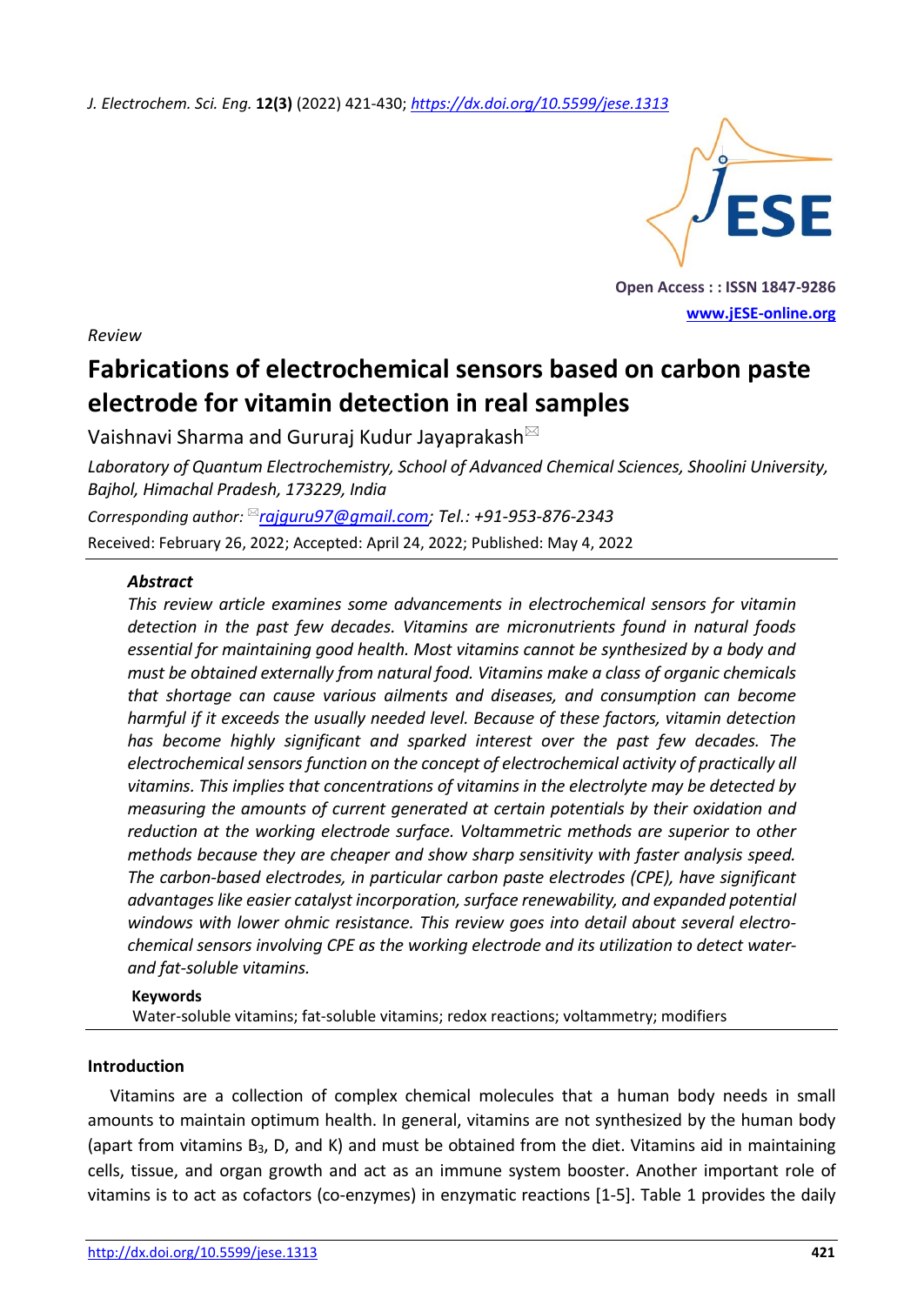allowance of vitamins by normal male and female adults and the diseases caused due to their deficiency.

|                |                        | Required daily amounts, mg |        |                       |  |
|----------------|------------------------|----------------------------|--------|-----------------------|--|
| Vitamin        | Common name            | Male                       | Female | Deficiency diseases   |  |
| A              | Retinol                | 0.90                       | 0.70   | Night blindness       |  |
| $B_1$          | Thiamine               | 1.2                        | 1.1    | Beri-beri             |  |
| B <sub>2</sub> | Riboflavin             | 1.3                        | 1.1    | Ariboflavinosis       |  |
| B <sub>3</sub> | Niacin, Niacin amide   | 16                         | 14     | Pellagra              |  |
| B <sub>5</sub> | Pantothenic acid       | 5                          | 5      | Paresthesia           |  |
| $B_6$          | Pyridoxine             | 1.3                        | 1.3    | Anemia                |  |
| B <sub>7</sub> | <b>Biotin</b>          | 0.030                      | 0.030  | Dermatitis, enteritis |  |
| B <sub>9</sub> | Folic acid             | 0.400                      | 0.400  | Megaloblastic anemia  |  |
| $B_{12}$       | Cobalamin              | 0.0024                     | 0.0024 | Megaloblastic anemia  |  |
| C              | Citric acid            | 90                         | 75     | Scurvy                |  |
| D              | Calciferol, Ergosterol | 0.015                      | 0.020  | Rickets, osteomalacia |  |
| Е              | Alfa-Tocopherol        | 15                         | 15     | Less fertility        |  |
| К              | Menadione              | 0.120                      | 0.090  | Non-clotting of blood |  |

*Table 1. Required amounts of vitamins for adults (males and females) and related diseases due to their deficiency*

Vitamins also aid in converting food into energy, lowering the risk of sickness, and encouraging a healthy way of life. The human body requires enough vitamins and any deviation from the appropriate amount might indicate a problem. Therefore, widespread research has been done to detect vitamins in the human body and real samples.

Depending on the solubility properties, vitamins can be divided into two broad categories, watersoluble vitamins, and fat-soluble vitamins. Fat-soluble vitamins include A, D, E, and K. Fat-soluble vitamins can be stored in adipose tissue. Water-soluble vitamins, such as those of the B group and vitamin C, cannot be kept in human bodies since they travel with the water and are extracted through the urine, so they must be consumed regularly by our body.

Vitamins may be detected using a variety of techniques, including high-performance liquid chromatography, immuno-affinity columns, fluorescence, ultraviolet spectroscopy, and capillary electrophoresis. Although these approaches offer many benefits, such as high selectivity and sensitivity, they have significant drawbacks, including long analysis time, difficult sample preparation, huge sample amounts, expensive apparatus, and the need for highly skilled workers. Electrochemical sensors are viable alternatives to these technologies because of their simplicity, cost-effectiveness, high sensitivity, ease of downsizing, dependability, and repeatability. So far, electrochemical sensors have found widespread use in a variety of disciplines, including pharmaceutical, food, and clinical analyses [6-8].

Electrochemical sensors record the concentration of analyte (here vitamins) in the electrolyte solution by measuring the current at the working electrode, which is based on the electrochemical redox (oxidation/reduction) process of an analyte. The current response is typically proportional to the analyte concentration. At present, amperometry and voltammetry are the most used electrochemical methods. Cyclic voltammetry (CV) and linear scan voltammetry (LSV) are the two simplest voltammetry procedures. With the tuning of different parameters, square wave voltammetry (SWV) and differential pulse voltammetry (DPV) are two approaches that can give improved sensitivity [1].

The selection of the working electrode is crucial in electrochemical analysis. Carbon paste electrode (CPE) has several advantages over other typical carbon working electrodes, including ease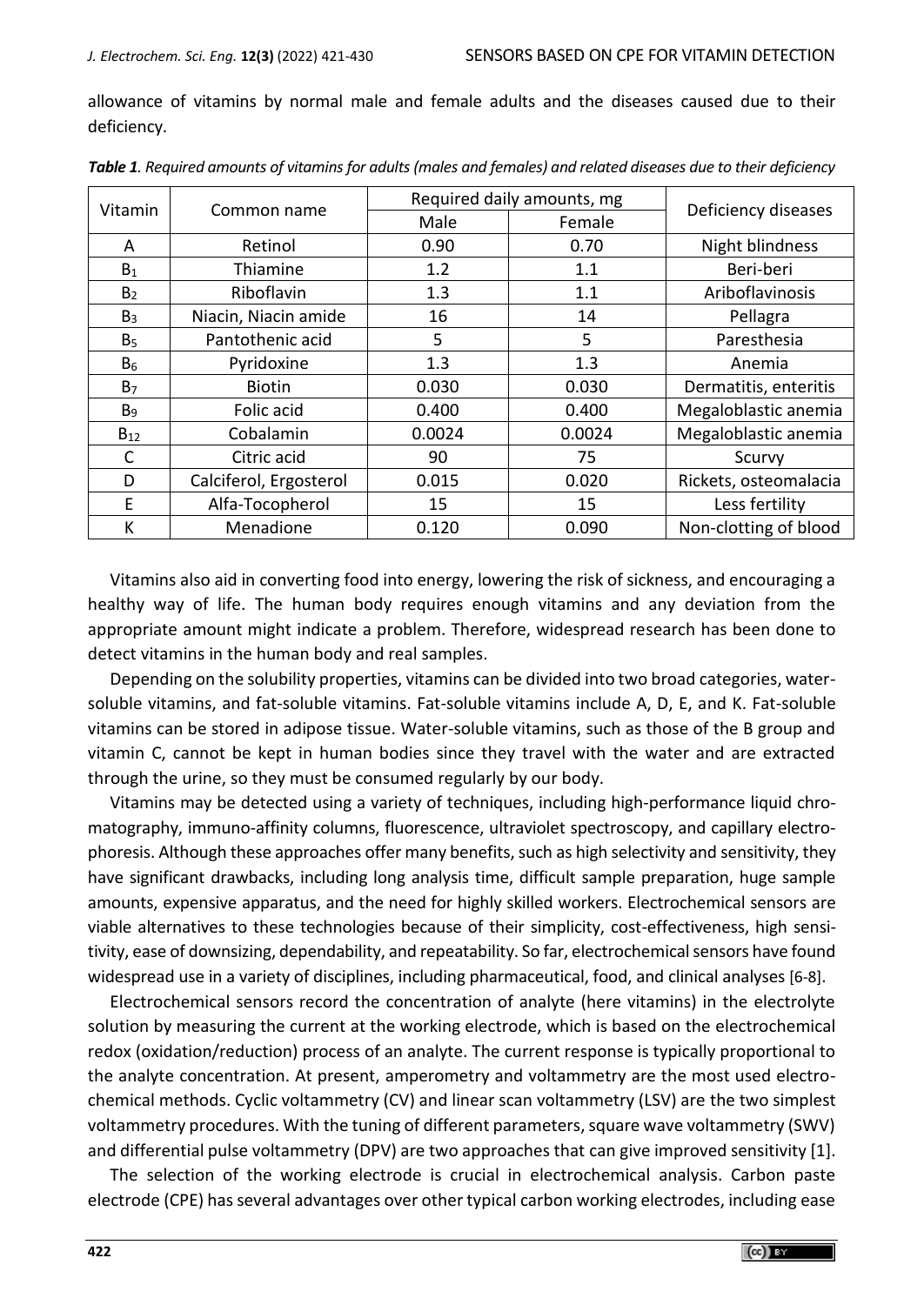of preparation, rapid surface renewal, consistent response, and, most importantly, decreased ohmic resistance. In this review, some advancements in vitamin detection accomplished by the utilization of CPE will be presented and discussed.

#### **Electrochemical sensors for water-soluble vitamins**

Water-soluble vitamins are commonly present in a variety of foods, including milk powder, drinks, and supplements. Water-soluble vitamins cannot be kept in the human body for lengthy periods because they are promptly eliminated by the urine. Insufficiency of water-soluble vitamins has a detrimental impact on human health and is frequently linked to illness. As a result, maintaining the proper operation of the human body needs a regular and sufficient dietary intake of watersoluble vitamins.

Electrochemical sensors based on the carbon paste electrodes are a typical tool for examining redox characteristics of water-soluble vitamins since each water-soluble vitamin is made up of distinct molecules that may transfer electrons in an aqueous electrolyte. Electrochemical sensors for the detection of water-soluble vitamins have become quite popular over the past few decades.

## *Electrochemical sensors for vitamin B<sup>1</sup>*

Vitamin  $B_1$  (VB<sub>1</sub>) is one of eight vitamins that make up the vitamin B complex, a potent group of nutrients. It is extremely important for both physical and mental wellness and necessary for the human body's regular metabolism, particularly in the neurological system. Deficiency of VB<sub>1</sub> is linked to several illnesses, including beriberi and neurological problems. It is important to note that  $VB<sub>1</sub>$ are electrochemically active redox moieties and therefore, it is possible to detect them using voltammetric methods.

The electrochemical response of  $VB_1$  in an alkaline medium at a carbon paste electrode (CPE) is discussed by J. Oni *et al.* [2], who used CV for the determination of VB<sub>1</sub> at a carbon paste electrode (CPE) modified with manganese phthalocyanine (MnPc). For the detection of  $VB<sub>1</sub>$ , a pH 10 buffer solution was selected. MnPc modified CPE showed catalytic activity towards the oxidation of VB<sub>1</sub> by considerably increasing the oxidation current compared to the unmodified electrode. The detection limit for VB<sub>1</sub> at the MnPc-CPE was 14.6  $\mu$ mol*dm*<sup>-3</sup>. The real sample analysis was done using commercial VB1 tablets [2]. For the detection of VB1, Muppariqoh *et al*. [3] developed a CPE modified by a molecularly imprinted polymer (MIP) based on polypyrrole. The authors also used CV for sensing purposes in potassium chloride (KCl) tris buffer supporting electrolyte of pH 10. The limit of detection (LOD) was found to be 0.069 mmol L-1 [3]. P. K. Brahman *et al*. [4] developed a simple methodology for the determination of VB<sub>1</sub>. The method is based on the interaction of VB<sub>1</sub> with DNA using a multiwalled carbon nanotube paste electrode (PMWCNTPE) and the DPV method. Under the optimum conditions, LOD was found to be 0.44 mg mL<sup>−</sup><sup>1</sup> at ds-DNA modified PMWCNTPE. The analysis for serum, plasma, and urine samples suggested that the proposed electrode is promising for  $VB<sub>1</sub>$ analysis in real samples [4].

# *Electrochemical sensors for vitamin B<sup>2</sup>*

Vitamin B<sub>2</sub> (VB<sub>2</sub>) (chemical name: 7,8-dimethyl-10-ribityl-isoalloxazine), also known as riboflavin, is a water-soluble vitamin found in several foods. VB<sup>2</sup> plays an important part in human physiological activities like the breakdown of fats and carbohydrates, thereby playing a major role in maintaining the human body's energy supply. Unfortunately, the human body cannot synthesize VB<sub>2</sub>, and it must be received from the food from sources such as liver, cheese, milk, pork, eggs, wines, and tea. The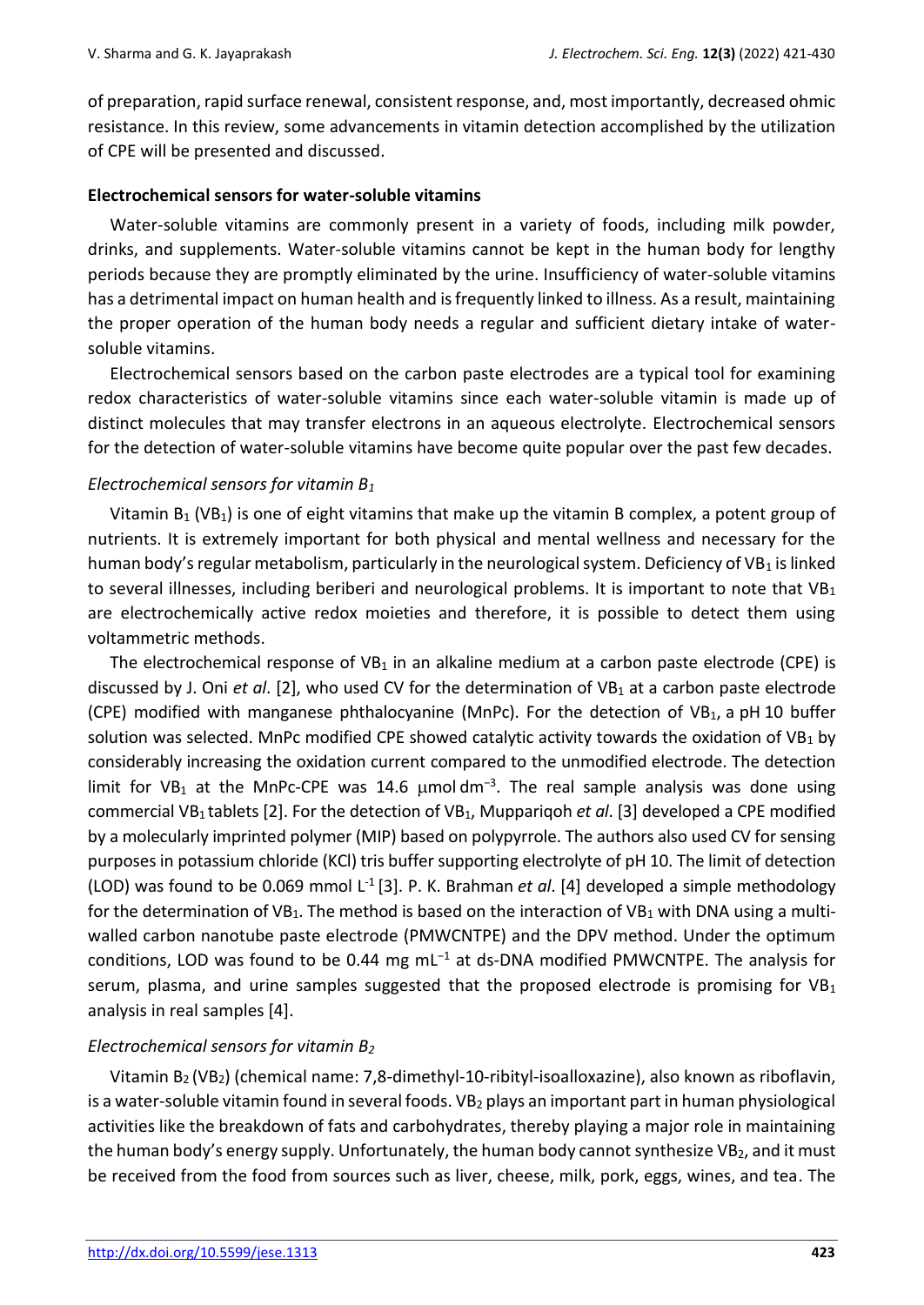deficiency of  $VB_2$  is linked to eye lesions and skin illnesses. It is possible to detect  $VB_2$  using voltammetric methods.

E. Mehmeti *et al.* [5] developed MnO<sub>2</sub> modified CPE (MnO<sub>2</sub>MCPE) to sense VB<sub>2</sub> using the DPV method. The MnO2MCPE showed higher redox peak currents when compared to unmodified CPE because of the higher active surface area obtained from MnO<sub>2</sub>. The found LOD value was 15 nM. The authors also used the developed sensor to determine  $VB<sub>2</sub>$  in pharmaceutical formulations [5]. A. Nezamzadeh-Ejhieh *et al*. [9] modified CPE with Co<sup>2+</sup>-Y zeolite. Using CV, the authors showed that the presence of  $Co^{2+}$  ions lowers the oxidation potential (for around 200 mV) and increases the peak currents of VB<sub>2</sub>. which shows that  $Co^{2+}$  ions improve CPE sensing properties for VB<sub>2</sub> detection. The authors checked the analytical utility of the prepared sensor electrode for analysis of  $VB<sub>2</sub>$  in pharmaceutical products with the fluorometric method evidence [9].

#### *Electrochemical sensors for vitamin B<sup>6</sup>*

Vitamin B<sub>6</sub> (VB<sub>6</sub>) (pyridoxine) is included in a variety of products, including multivitamin supplements and enhanced foods. It is essential for both mental and physical well-being. Also,  $VB_6$ is required for over 100 enzymes involved in protein metabolism and producing hemoglobin (which transports oxygen to tissues).

M. F. S. Teixeira et al. [10] have studied the redox behaviour of VB<sub>6</sub> using CPE modified with N, N-ethylene-bis(salicylideneiminato)oxovanadium (IV) complex. The redox nature of the modified CPE and the electrooxidation of  $VB_6$  were analysed using CV. After the modification, CPE showed a LOD value of 37 µmol L<sup>-1</sup>. The concentrations of VB<sub>6</sub> in commercial drugs were also tested by cross verifying results with the spectrophotometric method. Obtained results were satisfactory and within an acceptable range of errors [10]. In another work, M. F. S Teixeira *et al*. [11] modified CPE using copper (II) hexacyanoferrate (III) (CuHCF) for the determination of  $VB<sub>6</sub>$  using CV. CuHCF modified CPE showed a LOD value of 0.41  $\mu$ mol L<sup>-1</sup>. The authors tested the analytical utility of prepared electrodes by testing  $VB_6$  concentration in different pharmaceutical samples [11].

#### *Electrochemical sensors for vitamin B<sup>9</sup>*

Vitamin  $B_9$  (VB<sub>9</sub>) is also known as folate (folic acid), which is required to produce white and red blood cells in the bone marrow and produce RNA and DNA. It also plays a crucial role in the conversion of carbohydrates into energy. Therefore, it is extremely critical to get enough folate, especially during periods of fast growth, such as infancy, puberty, and pregnancy.

Khaleghi *et al*. [12] developed a sensitive voltammetric sensor by modifying CPE with 1,3-dipropylimidazolium bromide (1,3-DIBr) and ZnO/CNTs nanocomposite, forming (1,3-DIBr/ZnO/CNTs/CPE as an electrocatalyst. The modified CPE showed a negative shift of oxidation potential for 95 mV when compared to CPE, and LOD was found to be 0.05 μM. The proposed electrode was also tested to detect VB<sub>9</sub> in real samples like (tablets and food samples) with a 95% confidence level [12]. S. Cheraghi *et al*. [13] measured curcumin in the presence of VB9, using a new sensor, which was built with cadmium oxide nanoparticles-ionic liquid (1,3-dipropylimidazolium bromide as a binder) modified CPE (CdO-IL-MCPE). It was found that curcumin and VB<sub>9</sub> oxidation signals are separated, appearing at roughly 0.41 and 0.73 V *vs*. Ag/AgCl at pH 7.0, respectively. Curcumin and VB<sup>9</sup> concentrations were altered concurrently for this purpose, and SWVs were measured. The sensitivity of the CdO-IL-MCPE to curcumin in the absence and presence of VB<sub>9</sub> was nearly identical, indicating that the oxidation processes of curcumin and VB<sub>9</sub> on the sensor are independent of one another, allowing thus a simultaneous or independent determination of curcumin and VB9.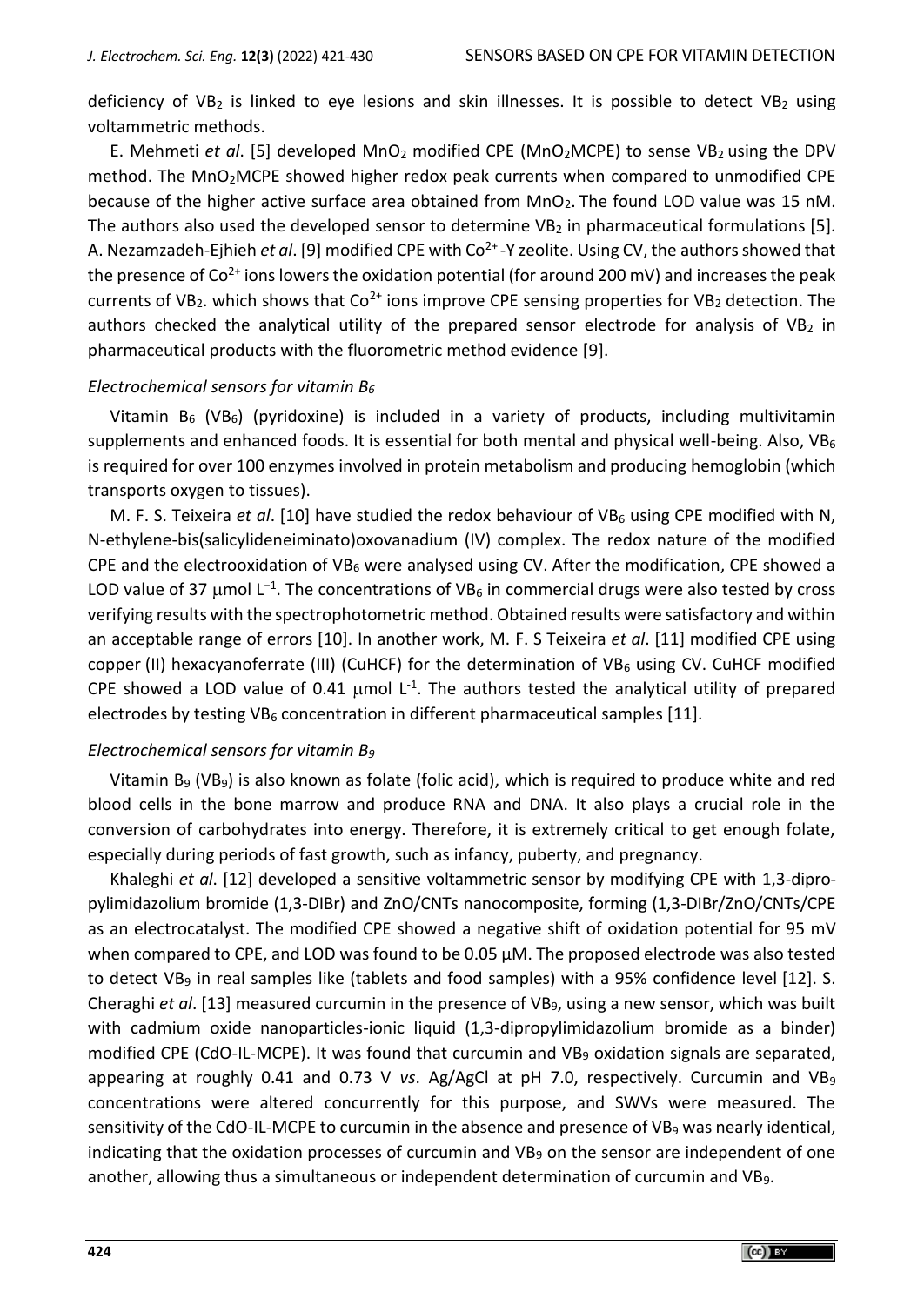## *Electrochemical sensors for vitamin B<sup>12</sup>*

Vitamin  $B_{12}$  (VB<sub>12</sub>) is one of the significant vitamins of B family members, which is commonly known as cobalamin. Vitamin  $B_{12}$  is the most massive and structurally complex of all vitamins. It is found naturally in animal products such as meat and eggs and can also be manufactured by bacterial fermentation synthesis. Its presence in mammals will help a proper RBC synthesis and brain functions like nerve tissue health. When the concentration of  $VB_{12}$  is below a certain concentration, it may lead to severe symptoms like brain disorders.

S. Karastogianni and S. Girousi [14] constructed the CPE modified with manganese complex (thiophene-2-carboxylic acid and triethanolamine as ligands) and used SWV for the characterization of sensing properties of the modified CPE. The authors confirmed VB<sub>12</sub> interaction with modified CPE by observing reduction peaks (positive shift of 48 mV). This unique method helps to confirm the presence of  $VB_{12}$  in an electrolyte solution. However, the authors did not report LOD values of modified CPE towards cobalamin. Later, the authors extended their procedure to detect  $VB_{12}$  in real samples like commercial drugs. The obtained values were in very good agreement with the prescribed concentration of cobalamin in tablets [14]. R. G. Compton's research group also modified CPE with trans-1,2- dibromocyclohexane for  $VB_{12}$  detection using SWV [15]. A LOD value of 0.85 nmol dm<sup>-3</sup> was obtained at modified CPE and also, VB<sub>12</sub> was successfully detected in pharmaceutical products and biological matrix media [15].

# *Electrochemical sensors for vitamin C*

Vitamin C (VC), commonly known as ascorbic acid, is required to repair, develop, and grow human tissues. VC is also engaged in a variety of human body activities, including collagen creation, iron absorption, immune system function, wound healing, cartilage, bone, and tooth maintenance. Another important VC duty is to act as an antioxidant to protect healthy cell lines from free radicals, hazardous chemicals, and pollutants like cigarette smoke attacks. Therefore, it is important to monitor VC concentrations in the human body. Electrochemical voltammetric methods are very promising for detecting VC in real samples. Here, some important works on developing sensors to detect VC in real samples using modified CPE will be presented [16-19].

G.K. Jayaprakash *et al*. [16] used the cetylpyridinium modified CPE (CPMCPE) to sense VC using CV. First, the authors compared the effects of different cationic surfactants on the CPE and found that the active surface area of the electrode is higher when CPE is modified by cetylpyridinium surfactant. Later, the authors compared the bare CPE and CPMCPE behaviour for the detection of VC in phosphate buffer solution. Bare CPE showed a broad CV peak at 0.342 mV *vs*. SCE, while CPMCPE showed a sharp oxidation peak at -0.084 mV *vs*. SCE with an increased oxidation peak current value. Therefore, the authors concluded that using a cetylpyridinium modifier of CPE is beneficial for the detection of VC. The authors also used the proposed electrode to detect the VC in urine samples without any pre-treatment and the proposed electrode detected VC with about 107 % recovery. The authors did not check the LOD of CPMCPE for the detection of VC [16]. A. Baghizadeh *et al*. [17] applied ZrO<sub>2</sub> nanoparticle/ionic liquids modified CPE for the determination of VC in the presence of VB<sub>6</sub>. The formed ZrO<sub>2</sub>/Nps/IL/CPE detected VC in the presence of VB<sub>6</sub> with the LOD value of 0.009 μM. The authors performed the real sample analysis using tablets, urine, fruit juice, and injection, obtaining satisfactory results [17]. S. Gheibi *et al.* [18] determined VC amounts using p-aminophenol modified carbon nanotubes paste electrode (CNTPE) using the CV method. At the modified CPE electrode, APMCNTPE, the oxidation peak potential of VC wasshifted negatively, and therefore, the authors concluded that the proposed electrode is suitable for the detection of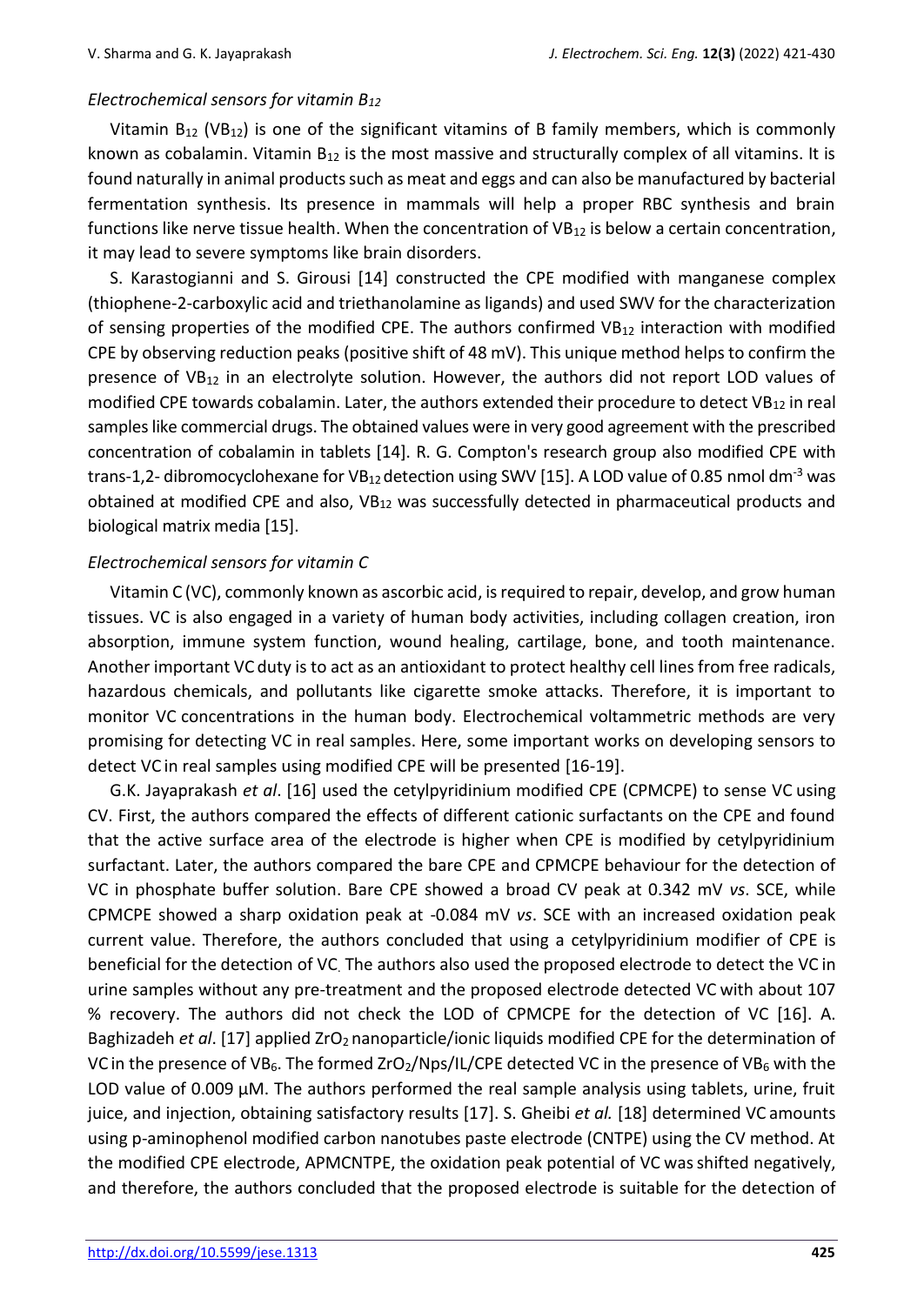VC, showing LOD value of 80 nM. The analytical application of the electrode was tested using fruit juices and fresh vegetable juice [18].

A summary of CPE-based electrochemical sensors developed for the detection of water-soluble vitamins ( $B_1$ ,  $B_2$ ,  $B_6$ ,  $B_9$ ,  $B_{12}$ , and C) is presented in Table 2.

| Vitamin            | Modifier                                                                  | Method     | <b>LOD</b>                 | Real sample analysis                     | Ref.                                                                                       |
|--------------------|---------------------------------------------------------------------------|------------|----------------------------|------------------------------------------|--------------------------------------------------------------------------------------------|
| VB <sub>1</sub>    | MnPc                                                                      | <b>CV</b>  | 14.6 mmol $dm^{-3}$        | commercial VB1<br>tablets                | $[2]$                                                                                      |
| VB <sub>1</sub>    | Polypyrrole                                                               | <b>CV</b>  | 0.069 mmol $L^{-1}$        | <b>NA</b>                                | $[3]$                                                                                      |
| VB <sub>1</sub>    | ds-DNA                                                                    | <b>DPV</b> | $0.44$ mg mL <sup>-1</sup> | serum, plasma, urine                     | $[4] % \includegraphics[width=0.9\columnwidth]{figures/fig_4} \caption{A=}\label{fig:2} %$ |
| VB <sub>2</sub>    | MnO <sub>2</sub> MCPE                                                     | <b>DPV</b> | 15 nM                      | pharmaceutical<br>formulations           | $[5]$                                                                                      |
| VB <sub>2</sub>    | $Co2+Y$ zeolite                                                           | <b>CV</b>  |                            | pharmaceutical<br>products               | $[9]$                                                                                      |
| VB <sub>2</sub>    | Poly-arginine                                                             | <b>DCV</b> | 93 nM                      | human blood serum,<br>b-complex capsule  | $[20]$                                                                                     |
| VB <sub>6</sub>    | N, N-ethylene-bis(salicyl-<br>ideneiminato)<br>oxovanadium(IV)<br>complex | <b>CV</b>  | 37 mmol $L^{-1}$           | pharmaceutical<br>formulations           | $[10]$                                                                                     |
| VB <sub>6</sub>    | (CuHCF)                                                                   | <b>CV</b>  | $0.41$ mmol $L^{-1}$       | pharmaceutical<br>formulations           | $[11]$                                                                                     |
| VB <sub>9</sub>    | (1,3-DIBr) & (ZnO/CNTs)<br>nanocomposite                                  | <b>CV</b>  | $0.05 \mu M$               | drugs                                    | $[12]$                                                                                     |
| VB <sub>9</sub>    | cadmium oxide<br>nanoparticles-IL                                         | SWV        | $0.08 \mu M$               | food samples                             | $[13]$                                                                                     |
| VB <sub>9</sub>    | (Pt:Co/RTIL)                                                              | SWV        | 40 nM                      | food samples                             | $[14]$                                                                                     |
| $\mathsf{VB}_{12}$ | manganese complex                                                         |            |                            | drugs                                    | $[15]$                                                                                     |
| VB <sub>12</sub>   | trans-1,2- dibromo-<br>cyclohexane                                        | SWV        | 0.85 nmol $dm^{-3}$        | pharmaceutical<br>products, plasma       | $[15]$                                                                                     |
| VC                 | cetylpyridinium                                                           | <b>CV</b>  | --                         |                                          | $[16]$                                                                                     |
| VC                 | ZrO <sub>2</sub> nanoparticle/ionic<br>liquids                            |            | $0.009 \mu M$              | tablet, urine, fruit<br>juice, injection | $[17]$                                                                                     |
| VC                 | p-aminophenol                                                             |            | 80 nM                      | food sample                              | $[18]$                                                                                     |

*Table 2. Summary of CPE based electrochemical sensors for detection of water-soluble vitamins*

#### **Electrochemical sensors for fat-soluble vitamins**

A, D, E, and K are fat-soluble vitamins and hence, they are absorbed in the lymph, transported in the blood *via* carrier proteins, and can be stored in the liver and fatty tissues. These vitamins do not dissolve in water and are present in foods containing fats. The human body absorbs these vitamins as dietary fats do. All these vitamins are physically similar in featuring a five-carbon isoprene segment as a fundamental structural unit of the molecule.

# *Electrochemical sensors for vitamin A*

Vitamin A (VA) is a group of unsaturated fat-soluble organic compounds called retinoids which include retinol, retinal, and retinyl esters. VA is critical for vision and is involved in immune function, reproduction, and cellular communication. The deficiency of VA may lead to many serious diseases like night blindness. In the human diet, VA is available in two forms: preformed vitamin A (retinol and retinyl esters) found in animal food, including dairy products, fish, meat, *etc*. Provitamin A is plant pigments that are consumed through vegetables and fruits.

X. Lv *et al.* [21] used SWV for determining VA concentrations in vegetables (cabbage) and drugs, utilizing a CPE modified with nano-alloy (Pt:Co) room temperature ionic liquid (Pt:Co/IL). The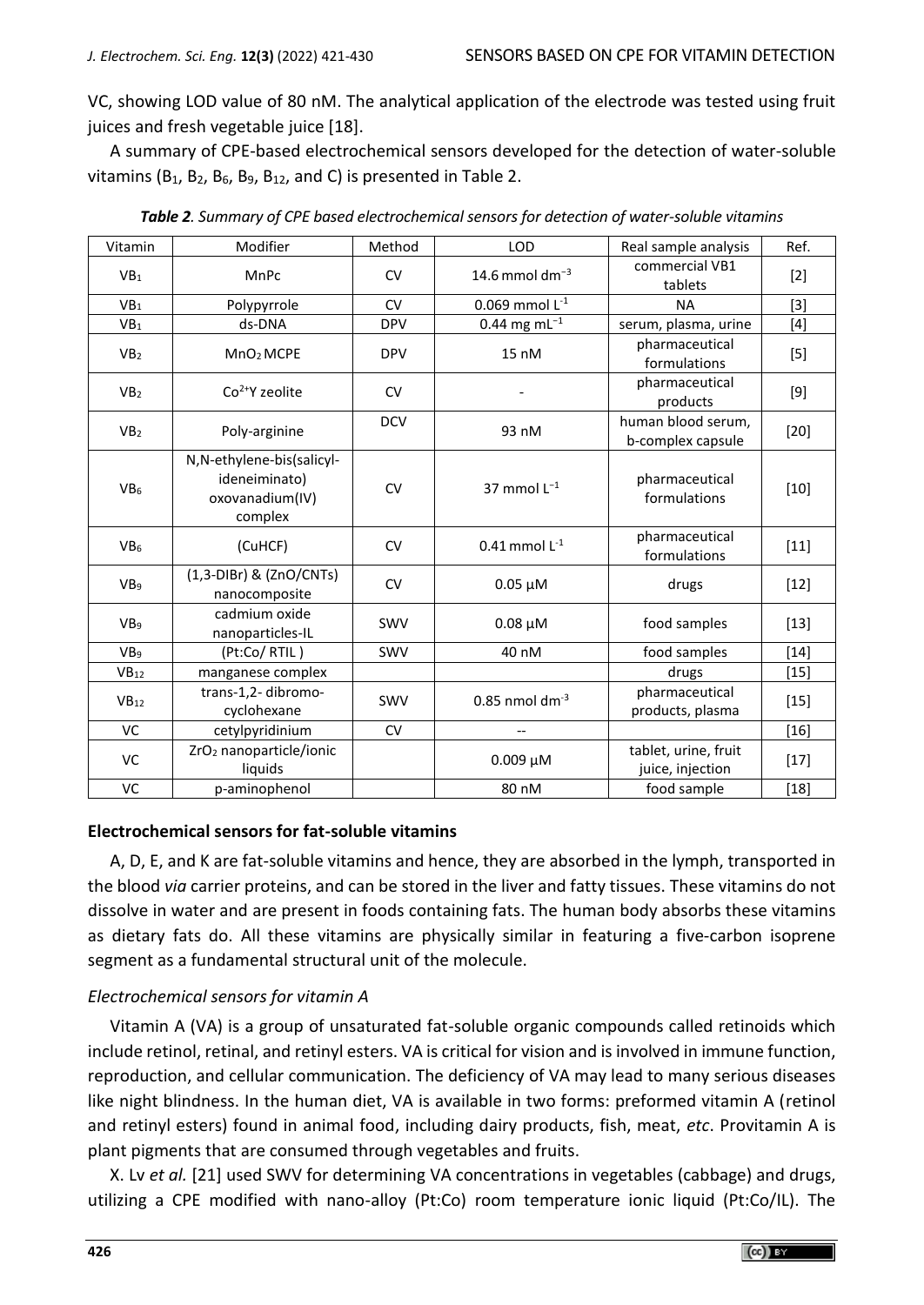prepared Pt:Co/IL/CPE was compared with bare CPE (BCPE), ionic liquid (IL) modified CPE, and Pt:Co modified CPE. Based on the results, Pt:Co/IL/CPE showed maximum sensitivity and electrochemical reversibility for the VA detection in phosphate buffer solution (PBS), pH 9, as the supporting electrolyte. For Pt:Co/IL/CPE, the highest oxidation peak current and the lowest oxidation peak potential were observed compared to other electrodes. Therefore authors concluded that the modification of CPE with Pt:Co/IL is beneficial for sensing VA. The Pt:Co/IL/CPE showed LOD of 0.04  $\mu$ M and the authors also analysed the electrode utility using cabbage and tablet specimens [21]. S. Žabčíková *et al*. [22] used CV to investigate the oxidation mechanism of all-trans retinol and their esters in non-aqueous, aqueous organic mixture, and pure aqueous media. Their most sensitive oxidation peak appearing at +0.8 V *vs.* Ag/AgCl was used for the development of a new direct voltammetric method based on DPV for the determination of retinol at carbon paste. The results showed that modification of CPE using 30 % (by mass) sodium dodecyl sulphate (SDS) has optimal sensitivity. In comparison to the regularly used glassy carbon electrode (GCE), the CPE/SDS demonstrated remarkable progress in retinol electroanalysis, yielding a LOD of 1.3  $\mu$ M [22].

## *Electrochemical sensors for vitamin D<sup>3</sup>*

Also called cholecalciferol, vitamin  $D_3$  (VD<sub>3</sub>) is a fat-soluble secosteroid responsible for increasing the absorption of calcium, magnesium, and phosphate in the intestine and maintaining their level in blood and cardiovascular health and preventing infections.  $VD<sub>3</sub>$  helps to strengthen bones and muscles, and its deficiency may lead to serious diseases like rickets, osteoporosis, osteomalacia, autoimmune disorders, cardiovascular disease, cancer, *etc*.

A hybrid imprinted polymer-based electrochemical sensor was set up by Kia *et al.* [23], which was found to be highly sensitive to  $VD<sub>3</sub>$  and applied successfully in real samples. The modified carbon paste electrode was constructed by mixing graphite powder and n-eicosane (binder) with a molecularly imprinted polymer synthesized in the presence of multi-walled carbon nanotubes, forming MIP/ MWCNT/ CPE. SWV was employed to study the oxidation of  $VD<sub>3</sub>$  using a mixture of perchloric acid and 70 % methanol as an electrolyte at pH 3. The linear range was observed between 0.05 and 7  $\mu$ M and LOD was found to be  $3\times10^{-8}$  M [23].

# *Electrochemical sensors for vitamin E*

Vitamin E refers to a group of eight different compounds:  $\alpha$ ,  $\beta$ ,  $\gamma$ , and δ tocopherols and corresponding four tocotrienols, among which  $\alpha$ - tocopherol is biologically most active as it is transported and used by the liver. It is one of the major antioxidants which protect cells, tissues, and organs from free radicals and maintains immune and neurological health. Therefore, VE needs to be consumed in proper amounts through diet.

Sýs *et al*. [24] introduced a silicone oil-modified glassy carbon paste electrode (SO/GCPE) for the detection of VE in portions of margarine and edible oils. To obtain the results with the highest efficiency, 60 % aqueous-acetone solution was used. Square wave anodic stripping voltammetry (SWASV) was carried out after VE accumulation on SO/GCPE at pH 9.0, using HNO<sub>3</sub> as the supporting electrolyte. After 5 minutes of accumulation, the linear range was 0.5–40 mol L<sup>-1</sup>, with an LOD of 0.1 mol L<sup>-1</sup>. After 15 minutes of accumulation, however, the linear range was 0.05–10 mol L<sup>-1</sup> with an LOD of 3.3 nmol  $L^{-1}$  [24].

# *Electrochemical sensors for vitamin K*

Vitamin K (VK) is a fat-soluble vitamin that may be found in two forms: vitamin  $K_1$  (VK<sub>1</sub>) also called phylloquinone and vitamin  $K_2$  (VK<sub>2</sub>) menaquinone. VK<sub>2</sub> is found in plants and leafy green vegetables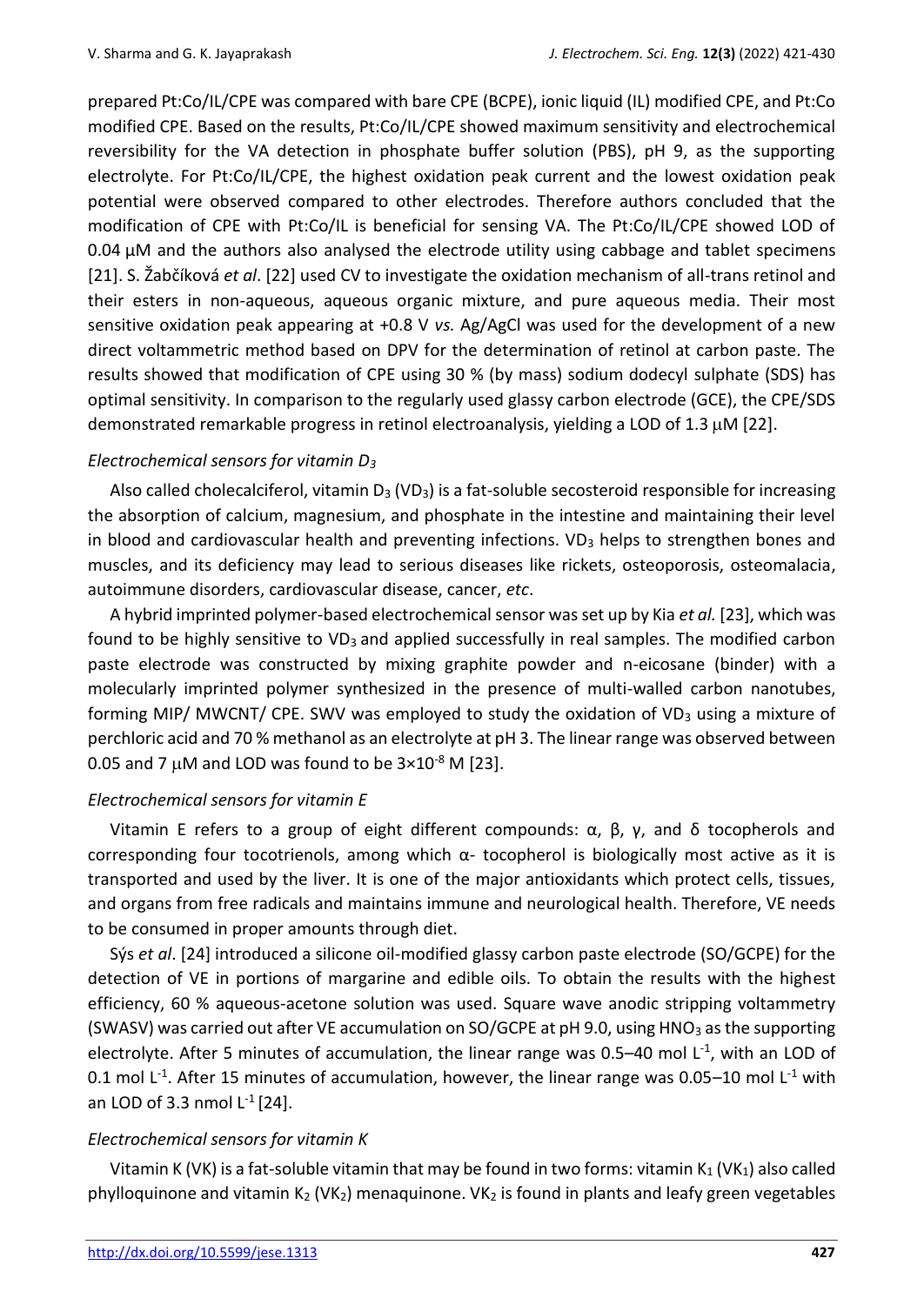but also in cheeses, eggs, meat, and a variety of fermented foods. In blood coagulation and bone calcification, VK plays a critical function. VK insufficiency produces a drop in prothrombin and clotting factors in the blood, which causes hemorrhagic and profuse bleeding.

For detecting VK<sub>1</sub>, J. P. Hart *et al.* [24] built up carbon paste electrodes made with various kinds of graphite, and pasting agents were studied using linear sweep voltammetry (LSV). The vitamin was shown to accumulate strongly but dependent on the graphite type and pasting agent utilized. Then using adsorptive stripping voltammetry (ADSV), a carbon paste electrode comprising Nujol-Ultra Carbon Ultra Superior Purity graphite provided the maximum sensitivity where the optimal accumulation time was 15 minutes at the open circuit potential. To remove vitamin  $K_1$  from plasma before adsorptive stripping analysis, several techniques were tested. The vitamin levels in the blood were measured throughout these procedures. The best recovery (91 %) and LOD of 180 ng ml<sup>-1</sup> in the supporting electrolyte and 450 ng mL<sup>-1</sup> in plasma were obtained utilizing a solvent extraction approach employing hexane and ethanol. However, by deproteinizing the plasma with ethanol and measuring the resultant supernatant directly, the analysis time might be cut in half (at the cost of some sensitivity) [25].

A summary of CPE-based electrochemical sensors developed to detect fat-soluble vitamins (A,  $D_3$ , E, and  $K_1$ ) is given in Table 3.

| Vitamin         | Modifier        | Method     | LOD                                                                                      | Real sample analysis      | Ref.   |
|-----------------|-----------------|------------|------------------------------------------------------------------------------------------|---------------------------|--------|
| VA              | Pt:Co/IL/CPE    | SWV        | $0.04 \mu M$                                                                             |                           | $[21]$ |
| VA              | SDS/CPE         | <b>DCV</b> | $1.3\times10^{-6}$ M                                                                     | cabbage and drugs         | $[22]$ |
| VD <sub>3</sub> | MIP/ MWCNT/ CPE | SWV        | $3 \times 10^{-8}$ M                                                                     |                           | $[23]$ |
| VE              | SO/GCPE         | SWASV      | 5 min: $10^{-7}$ mol L <sup>-1</sup><br>15 min: $3.3 \times 10^{-9}$ mol L <sup>-1</sup> | margarine and edible oils | $[24]$ |
| VK1             |                 | LSW        | 180 ng m $L^{-1}$                                                                        | human blood and plasm     | $[25]$ |

| Table 3. Summary of electrochemical sensors for detection of fat-soluble vitamins |  |  |
|-----------------------------------------------------------------------------------|--|--|
|-----------------------------------------------------------------------------------|--|--|

#### **Conclusion**

The advances in the field of electrochemistry have demonstrated good results on carbon paste electrodes (CPE) used as electrochemical sensors, which generated a great deal of attention. This is also due to exceptional features of CPE like cost-effectiveness, repeatability, dependability, and sensitivity. Although there has been a significant improvement in electrochemical sensors used for vitamin detection, many elements, such as improving sensitivity, remain a hot issue for researchers. Up to now, it is also not possible to identify the presence of both fat-soluble and water-soluble vitamins at the same time. This review attempted to thoroughly discuss several electrochemical approaches employing CPE for the detection of fat- and water-soluble vitamins. The electrical conductivity, active surface area, and stability of the CPE are poor compared to the other electrodes for detecting fat and water-soluble vitamins. Therefore, different types of modifiers such as redox mediators (MnPc, MnO<sub>2</sub>, bis(salicylideneiminato)oxovanadium (IV) complex), nanomaterials (ZrO<sub>2</sub>, MWCNT), polymers, and surfactants (CPB, CTAB, TX-100) were used to sense vitamins in real samples. After modifications, CPE showed excellent activity towards sensing vitamins in real samples like vegetables, oils, human serum, and drugs.

*Acknowledgment: V.S. is very thankful to Arundhati Sharma, B. A. Hons, Semester-I, Delhi University, India, for proofreading the article.*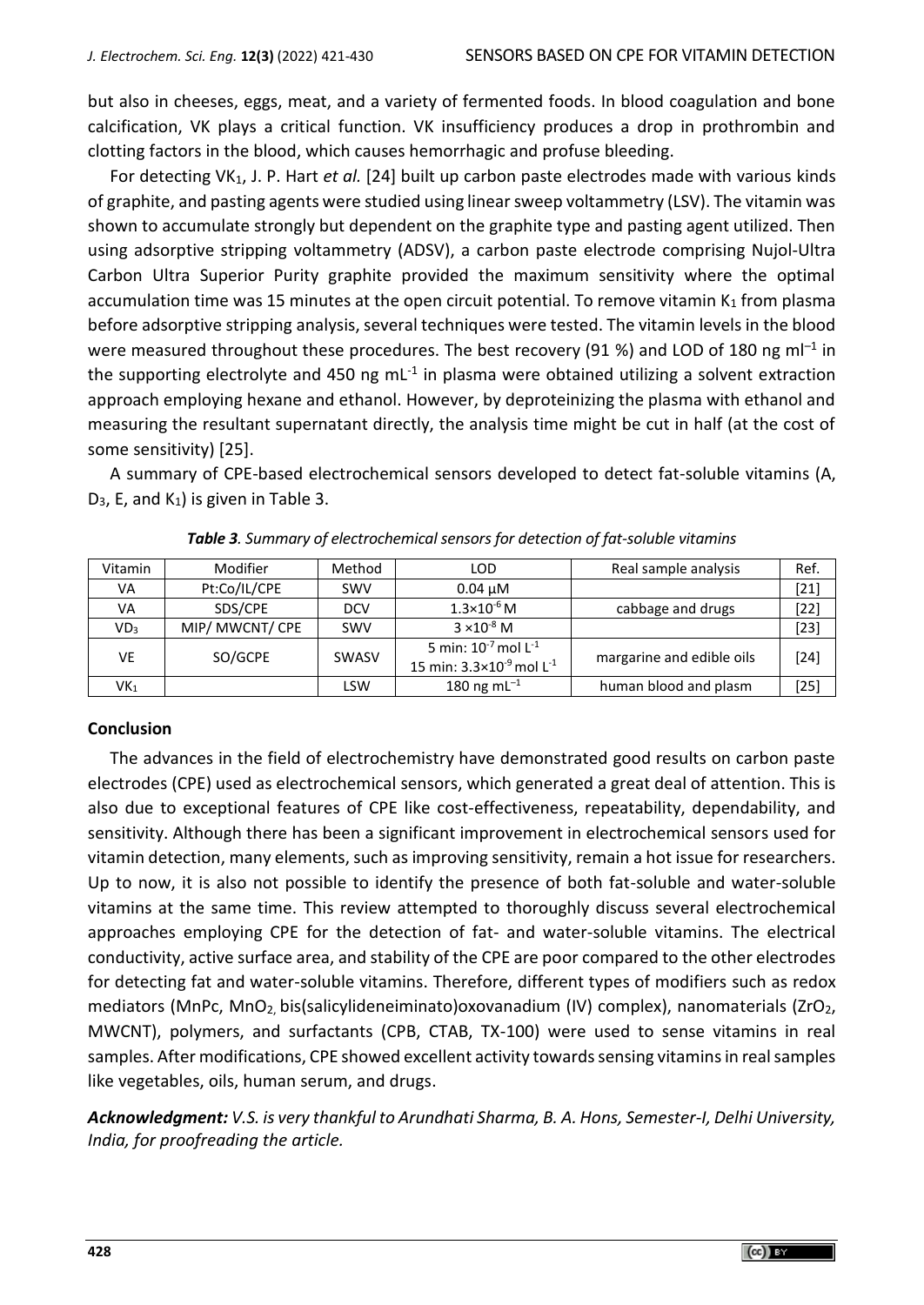## **References**

- [1] L. Huang, S. Tian, W. Zhao, K. Liu, J. Guo, *Talanta* **222** (2021) 121645. <https://doi.org/10.1016/j.talanta.2020.121645>
- [2] J. Oni, P. Westbroek, T. Nyokong, *Electroanalysis* **14(17)** (2002) 1165-1168. [https://doi.org/](https://doi.org/‌10.1002/1521-4109(200209)14:17%3C1165::AID-ELAN1165%3E3.0.CO;2-S3) [10.1002/1521-4109\(200209\)14:17%3C1165::AID-ELAN1165%3E3.0.CO;2-S3.](https://doi.org/‌10.1002/1521-4109(200209)14:17%3C1165::AID-ELAN1165%3E3.0.CO;2-S3)
- [3] N. M. Muppariqoh, W. T. Wahyuni, B. R. Putra, *IOP Conference Series: Earth and Environmental Science* **58** (2017) 012050.<https://doi.org/10.1088/1755-1315/58/1/012050>
- [4] P. K. Brahman, R. A. Dar, K. S. Pitre, *Sensors and Actuators B: Chemical* **177** (2013) 807-812. <https://doi.org/10.1016/j.snb.2012.11.073>
- [5] E. Mehmeti, D. M. Stanković, S. Chaiyo, L. Švorc, K. Kalcher, *Microchimica Acta* **183** (2016) 1619-1624.<https://doi.org/10.1007/s00604-016-1789-4>
- [6] G. Tigari, J. G. Manjunatha, H. Nagarajappa, N. S. Prinith, *Journal of Electrochemical Science and Engineering* **12(1)** (2022) 3-23.<https://doi.org/10.5599/jese.1094>
- [7] P. A. Pushpanjali, J. G. Manjunatha, N.Hareesha, *Journal of Electrochemical Science and Engineering* **11(3)** (2021) 161-177.<https://doi.org/10.5599/jese.999>
- [8] B. Ferreira, L. O. Duarte, É. N. Oiye, M. F. M. Ribeiro, J. M. T. Katayama, P. H. B. Oliva, M. F. de Oliveira*, Journal of Electrochemical Science and Engineering* **10(4)** (2020) 361-371. <https://doi.org/10.5599/jese.849>
- [9] A. Nezamzadeh-Ejhieh, P. Pouladsaz, *Journal of Industrial and Engineering Chemistry* **20(4)**  (2014) 2146-2152.<https://doi.org/10.1016/j.jiec.2013.09.044>
- [10] M. F. Teixeira, G. Marino, E. R. Dockal, É. T. Cavalheiro, *Analytica Chimica Acta* **508(1)** (2004) 79-85.<https://doi.org/10.1016/j.aca.2003.11.046>
- [11] M. F. Teixeira, A. Segnini, F. C. Moraes, L. H. Marcolino-Júnior, O. Fatibello-Filho, É. T. Cavalheiro, *Journal of the Brazilian Chemical Society* **14(2)** (2003) 316-321. <https://doi.org/10.1590/S0103-50532003000200021>
- [12] F. Khaleghi, A. E. Irai, R. Sadeghi, V. K. Gupta, Y. Wen, *Sensors* **16(6)** (2016) 747. <https://doi.org/10.3390/s16060747>
- [13] S. Cheraghi, M. A. Taher, H. Karimi‐Maleh, *Electroanalysis* **28(10)** (2016) 2590-2597. <https://doi.org/10.1002/elan.201600252>
- [14] S. Karastogianni, S. Girousi, *Analytical Letters* **55(3)** (2021) 399-410. <https://doi.org/10.1080/00032719.2021.1937195>
- [15] P. Tomčik, C. E. Banks, T. J. Davies, R. G. Compton, *Analytical Chemistry* **76(1)** (2004) 161- 165.<https://doi.org/10.1021/ac030308j>
- [16] G. K. Jayaprakash, B. E. K. Swamy, S. Rajendrachari, S. C. Sharma, R. Flores-Moreno, *Journal of Molecular Liquids* **334** (2021) 116348.<https://doi.org/10.1016/j.molliq.2021.116348>
- [17] A. Baghizadeh, H. Karimi-Maleh, Z. Khoshnama, A. Hassankhan, M. Abbasghorbani, *Food Analytical Methods* **8** (2015) 549-557.<https://doi.org/10.1007/s12161-014-9926-3>
- [18] S. Gheibi, H. Karimi-Maleh, M. A. Khalilzadeh, H. Bagheri, *Journal of Food Science and Technology* **52** (2015) 276-284.<https://doi.org/10.1007/s13197-013-1026-7>
- [19] G. Tiris, Y. Khoshnavaz, E. N. Öven, M. Mehmandoust, N. Erk, *Journal of Electrochemical Science and Engineering* **12(1)** (2022)<https://doi.org/10.5599/jese.1153>
- [20] G. Tigari, J. G. Manjunatha, D. K. Ravishankar, G. Siddaraju, *Methods and Objects of Chemical Analysis* **14(4)** (2019) 216-223.
- [21] X. Lv, J. Zhao, X. Dong, H. Tian, S. Qi, Y. Jiang, Y. Ping, *International Journal of Electrochemical Science* **12** (2017) 8457-8466.<https://doi.org/10.20964/2017.09.23>
- [22] S. Žabčíková, T. Mikysek, L. Červenka, M. Sýs, *Food Technology and Biotechnology* **56(3)** (2018) 337-343.<https://doi.org/10.17113/ftb.56.03.18.5618>